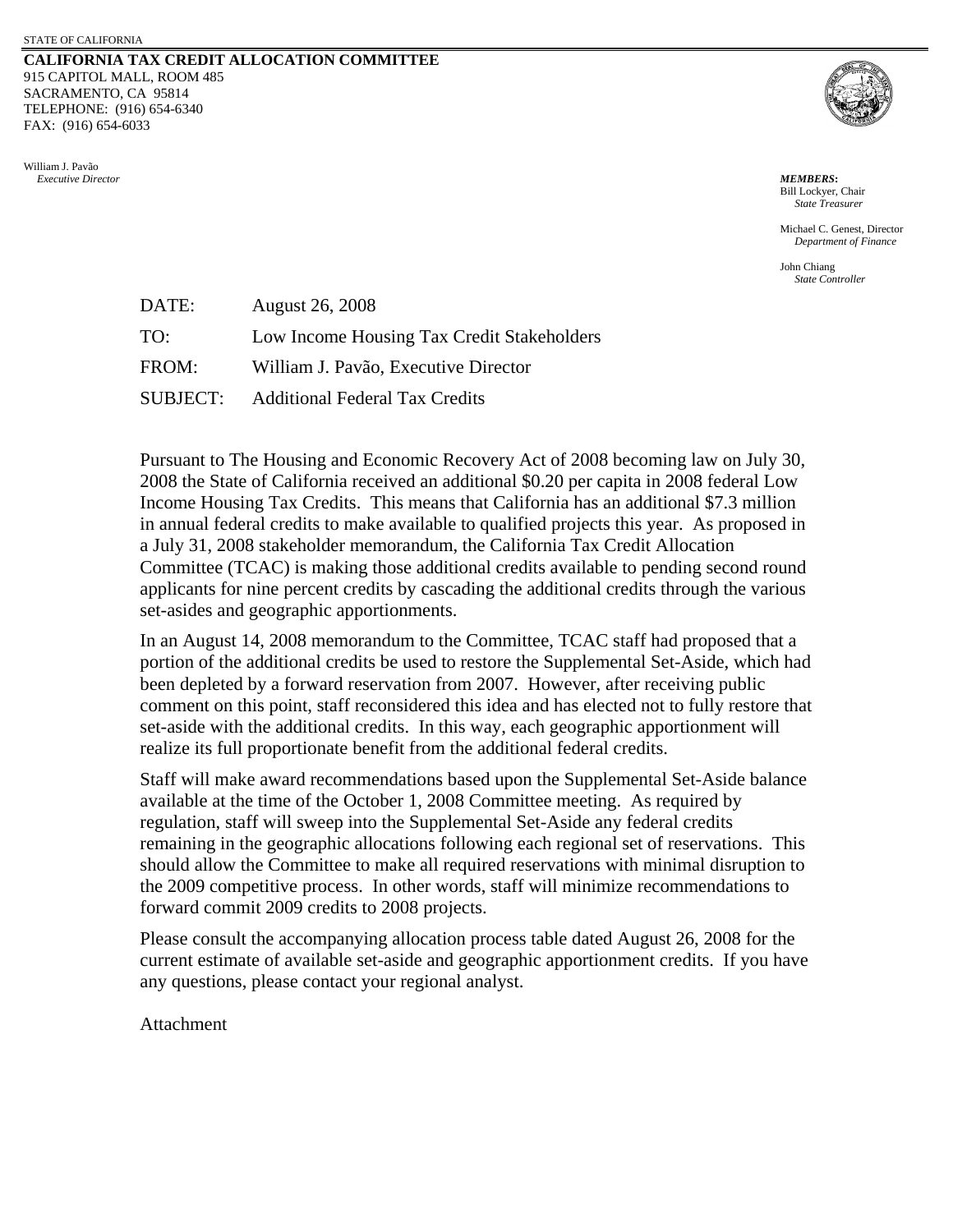| <b>CTCAC ALLOCATION PROCESS FOR SET ASIDES AND GEOGRAPHIC REGIONS</b><br>Estimated as of August 26, 2008                                                                                                        |            |                                     |                                                                           |                                                       |                                         |                                            |  |  |  |
|-----------------------------------------------------------------------------------------------------------------------------------------------------------------------------------------------------------------|------------|-------------------------------------|---------------------------------------------------------------------------|-------------------------------------------------------|-----------------------------------------|--------------------------------------------|--|--|--|
|                                                                                                                                                                                                                 |            |                                     | Step 1 - Calculate Total Federal Credit Ceiling (1)                       |                                                       |                                         |                                            |  |  |  |
| <b>New Population Based Credits*</b><br><b>Forward Committed 2008 Credit</b>                                                                                                                                    |            | <b>Per Capita</b><br>\$2.20         | <b>Population</b><br>36,553,215                                           | \$80,417,073<br>\$0                                   |                                         |                                            |  |  |  |
| <b>Available Returned Credit</b>                                                                                                                                                                                |            |                                     |                                                                           | \$25,386                                              |                                         |                                            |  |  |  |
|                                                                                                                                                                                                                 |            | <b>Total Federal Credit Ceiling</b> |                                                                           | \$80,442,459                                          |                                         |                                            |  |  |  |
| <b>Round as Percent of Annual Total</b>                                                                                                                                                                         |            |                                     | 50%                                                                       |                                                       |                                         |                                            |  |  |  |
|                                                                                                                                                                                                                 |            |                                     | Step 2 - Determine Set Asides (2)                                         |                                                       |                                         |                                            |  |  |  |
|                                                                                                                                                                                                                 |            |                                     |                                                                           | Annual Set-Aside Credit Awards From Estimated Round 2 |                                         |                                            |  |  |  |
| <b>Set Asides</b>                                                                                                                                                                                               |            |                                     | <b>Amount</b>                                                             | Round 1                                               | <b>Set-Aside Amount</b>                 |                                            |  |  |  |
| <b>Nonprofit</b>                                                                                                                                                                                                |            | 10%                                 | \$8,044,246                                                               | \$5,325,143                                           | \$2,719,103                             |                                            |  |  |  |
| <b>Rural</b>                                                                                                                                                                                                    |            | 20%                                 | \$16,088,492                                                              | \$7,945,261                                           | \$8,143,231                             |                                            |  |  |  |
| RHS Apportionment (b)                                                                                                                                                                                           |            | 14%                                 |                                                                           | \$2,175,605                                           | \$1,140,052                             |                                            |  |  |  |
| Other                                                                                                                                                                                                           |            | 86%                                 |                                                                           | \$5,769,656                                           | \$7,003,178                             |                                            |  |  |  |
| <b>Small Development (a)</b>                                                                                                                                                                                    |            | 2%                                  | \$1,608,849                                                               | \$1,174,221                                           | \$434,628                               |                                            |  |  |  |
| At Risk (a)                                                                                                                                                                                                     |            | 5%                                  | \$4,022,123                                                               | \$1,947,654                                           | \$2,074,469                             |                                            |  |  |  |
| <b>Special Needs/SRO (b)</b><br><b>Supplemental Set Aside (c)</b>                                                                                                                                               |            | 2%                                  | \$1,608,849                                                               | \$1,360,420                                           | \$248,429                               |                                            |  |  |  |
| <b>Total Set Asides</b>                                                                                                                                                                                         |            | 3%<br>42%                           | \$2,413,274<br>\$33,785,833                                               | \$0<br>\$17,752,699                                   | \$1,301,136<br>\$14,920,996             |                                            |  |  |  |
|                                                                                                                                                                                                                 |            |                                     |                                                                           |                                                       |                                         |                                            |  |  |  |
|                                                                                                                                                                                                                 |            |                                     | Step 3 - Determine Geographic Apportionments (3)<br><b>Federal Annual</b> | <b>State Total</b>                                    |                                         |                                            |  |  |  |
| <b>Total Credit Ceiling</b>                                                                                                                                                                                     |            |                                     | \$80,442,459                                                              | \$83,805,727                                          |                                         |                                            |  |  |  |
| <b>Less Nonprofit</b>                                                                                                                                                                                           |            |                                     | (\$8,044,246)                                                             |                                                       |                                         |                                            |  |  |  |
| <b>Less Rural</b>                                                                                                                                                                                               |            |                                     | (\$16,088,492)                                                            |                                                       |                                         |                                            |  |  |  |
| <b>Less Special Needs/SRO</b>                                                                                                                                                                                   |            |                                     | (\$1,608,849)                                                             |                                                       |                                         |                                            |  |  |  |
| <b>Less Supplemental Set Aside</b>                                                                                                                                                                              |            |                                     | (\$2,413,274)                                                             |                                                       |                                         |                                            |  |  |  |
| <b>Less Net Credit Balance From Prior Rounds</b>                                                                                                                                                                |            |                                     |                                                                           |                                                       |                                         |                                            |  |  |  |
| Less State Credits for 4% Competitive Projects                                                                                                                                                                  |            |                                     |                                                                           | (\$12,570,859)                                        | for Rounds 1 & 2                        |                                            |  |  |  |
| <b>Credit Ceiling Balance to Geographic Regions</b>                                                                                                                                                             |            |                                     | \$52,287,598                                                              | \$71,234,868                                          |                                         |                                            |  |  |  |
| <b>Apportionments</b>                                                                                                                                                                                           |            | <b>Annual Federal</b>               | <b>Total State</b>                                                        | <b>New Estimated</b><br><b>Annual Adjusted</b>        | <b>Credit Awards</b><br>and Adjustments | <b>Estimated</b><br><b>Adjusted Credit</b> |  |  |  |
| by Region                                                                                                                                                                                                       | %          | <b>Credit</b>                       | <b>Credit</b>                                                             | Credit (d)                                            | From Round 1 (e)                        | for Round 2 (f)                            |  |  |  |
| <b>LA County</b>                                                                                                                                                                                                | 33%        | \$17,254,907                        | \$23,507,506                                                              | \$19,605,658                                          | \$8,877,459                             | \$10,728,199                               |  |  |  |
| Central                                                                                                                                                                                                         | 10%        | \$5,228,760                         | \$7,123,487                                                               | \$5,941,109                                           | \$3,080,010                             | \$2,861,099                                |  |  |  |
| North and East Bay                                                                                                                                                                                              | 10%        | \$5,228,760                         | \$7,123,487                                                               | \$5,941,109                                           | \$2,820,970                             | \$3,120,139                                |  |  |  |
| San Diego                                                                                                                                                                                                       | 10%        | \$5,228,760                         | \$7,123,487                                                               | \$5,941,109                                           | \$2,996,974                             | \$2,944,134                                |  |  |  |
| <b>Inland Empire</b>                                                                                                                                                                                            | 8%         | \$4,183,008                         | \$5,698,789                                                               | \$4,752,887                                           | \$1,570,928                             | \$3,181,959                                |  |  |  |
| <b>Orange County</b>                                                                                                                                                                                            | 8%         | \$4,183,008                         | \$5,698,789                                                               | \$4,752,887                                           | \$2,354,519                             | \$2,398,367                                |  |  |  |
| San Mateo etc.                                                                                                                                                                                                  | 6%         | \$3,137,256                         | \$4,274,092                                                               | \$3,564,665                                           | \$1,144,910                             | \$2,419,755                                |  |  |  |
| Capital/Northern                                                                                                                                                                                                | 6%         | \$3,137,256                         | \$4,274,092                                                               | \$3,564,665                                           | \$1,942,617                             | \$1,622,048                                |  |  |  |
| Coastal                                                                                                                                                                                                         | 5%         | \$2,614,380                         | \$3,561,743                                                               | \$2,970,554                                           | \$658,952                               | \$2,311,602                                |  |  |  |
| San Francisco                                                                                                                                                                                                   | 4%<br>100% | \$2,091,504                         | \$2,849,395                                                               | \$2,376,443<br>\$59,411,085                           | \$712,801                               | \$1,663,642                                |  |  |  |
|                                                                                                                                                                                                                 |            | \$52,287,598                        | \$71,234,868                                                              |                                                       | \$26,160,140                            | \$33,250,944                               |  |  |  |
| Note: All numbers in <i>(italics bracketed with parens)</i> are negative numbers.<br>Per Capita increased by \$0.20 per H.R. 3221.                                                                              |            |                                     |                                                                           |                                                       |                                         |                                            |  |  |  |
|                                                                                                                                                                                                                 |            |                                     |                                                                           |                                                       |                                         |                                            |  |  |  |
| (a) All credit allocated to these Set-Asides is taken from the Geographic Apportionment, and any awards made in these Set-Asides will reduce the appropriate Geographic Set-<br>Aside's total credit available. |            |                                     |                                                                           |                                                       |                                         |                                            |  |  |  |

(b) State credit allocated to projects in these Set-Asides is taken from the Geographic Apportionment, and any awards made in these Set-Asides will reduce the appropriate Geographic Apportionment's total credit available.

(c) Less \$1,824,431 for Round 1 Set Aside Amount, which was forward committed for 2008 from the Supplemental Set Aside to fund a priority project.

(d) The New Estimated Annual Adjusted Credit amounts are caluculated as follows: (Annual Federal Credit x10 + Total State Credit)/10.

(e) The Credit Award and Adjustment amounts from Round 1: the awarded credits from Round 1 (including Set-Aside awards for At-Risk and Small Development Set-Asides the deficit or suplus from 2007.

(f) Estimated Adjusted Credit totals for Round 2 were calcluated as follows: New Estimated Annual Adjusted Credit (d) - Credit Awards and Adjustments from Round 1 (e).

(1) "Credit Ceiling is defined at 10302 (j) to include all elements shown below, following Ceiling definition in IRS Code Section 42".

(2) Health and Safety Code part 50199.2 establishes Rural Set Aside at "...20 percent of the federal ceiling." TCAC Regs Part 10315 also defines Set Asides with reference to a given percentage of the "Federal Credit Ceiling".

(3) Similar language applies to Geographic Apportionments in Regs part 10315(k).